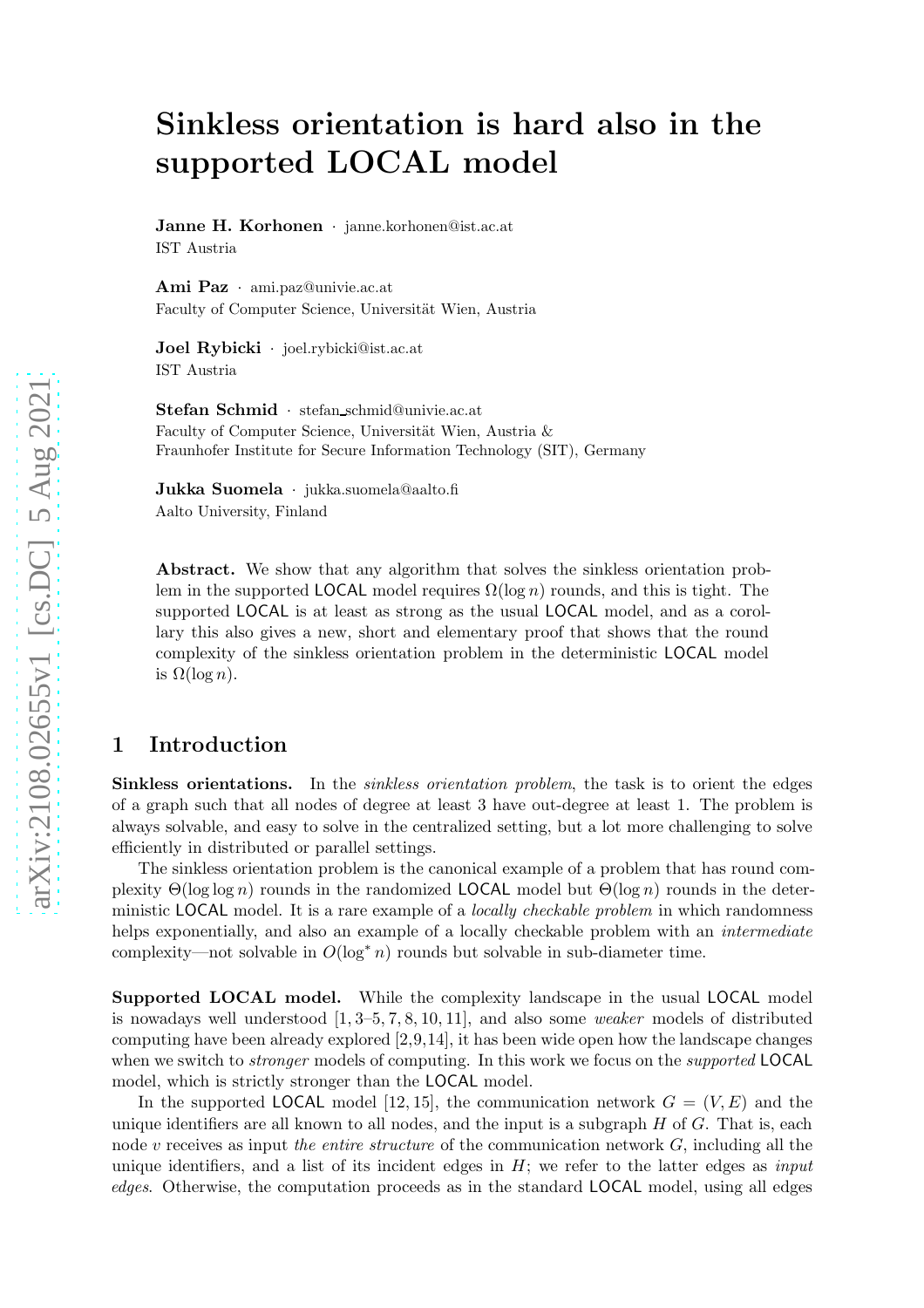of G for communication. In our case, we would like to find a sinkless orientation in the input graph  $H$ .

The availability of the underlying globally-known communication graph  $G$  (a.k.a. the support) helps a lot with many problems. For example, all locally checkable problems with complexity  $O(\log^* n)$  admit constant-time algorithms in the supported model—in essence, the support can be used to *break symmetry for free* [\[12\]](#page-5-7). Also if we had the promise that the support  $G$  is a tree, then the sinkless orientation problem would become trivial: we can orient all edges of G towards a leaf, and this orientation is also a valid orientation for any subgraph  $H$ . However, in this work we show that this trick only works in trees—we show that if, for example,  $G$  is a 5-regular graph, then the support is essentially useless.

The supported LOCAL model was originally introduced in the context of software-defined networks (SDNs). The underlying idea is that the communication graph G represents the unchanging physical network, and the input graph represents the logical state of the network to which the control plane (here, distributed algorithm) needs to respond to; see reference [\[15\]](#page-5-8) for more details. However, supported LOCAL have proven to be useful as a purely theoretical model for lower bounds (this work, Reference [\[12\]](#page-5-7), and the very recent work of Haeupler et al. [\[13\]](#page-5-9)).

Our contributions. We prove that the round complexity of the sinkless orientation problem in the deterministic supported LOCAL model is  $\Omega(\log n)$  rounds. By prior work, we also know that this is tight: the problem is solvable in  $O(\log n)$  rounds (with or without support). Furthermore, the same problem can be solved in the randomized supported LOCAL model in  $O(\log \log n)$  rounds.

In particular, we learn that in the supported LOCAL model there are locally checkable problems in which randomness helps exponentially. As a corollary, we cannot use the support to efficiently derandomize algorithms.

The classic proof for the LOCAL model. As a by-product, our work gives a new, short and elementary proof that shows that the round complexity of the sinkless orientation problem in the deterministic **LOCAL** model is  $\Omega(\log n)$ .

The standard proof is somewhat long and complicated. It builds on the round elimination technique [\[1,](#page-4-0) [7,](#page-5-1) [8\]](#page-5-2), but round elimination has so far been unable to handle unique identifiers. Hence in prior work one has always taken a detour: first prove an  $\Omega(\log \log n)$  lower bound in the randomized model without unique identifiers [\[8\]](#page-5-2), and then apply the deterministic gap result of Chang et al. [\[10\]](#page-5-3) to derive a deterministic  $\Omega(\log n)$  lower bound.

Besides being complicated, the standard proof seems to be also fundamentally incompatible with the supported **LOCAL** model. Hence until now it has remained open what is the computational complexity of the sinkless orientation in the supported LOCAL model, and more generally whether there are any problems in the supported model where randomness helps exponentially.

Our new proof for the supported LOCAL model. By switching to the supported LOCAL model, we can give a direct proof without any detours through randomness and gap results. We directly show with elementary arguments that the complexity of sinkless orientation is  $\Omega(\log n)$ , both in the usual LOCAL model and also in the supported LOCAL model.

The underlying idea is, in essence, the same as the ID graph technique from the very recent work by Brandt et al. [\[9\]](#page-5-5). The ID graph in their work plays a role similar to the support in our work. However, the details differ, as the goals are different. Brandt et al. aimed at proving a lower bound for randomized local computation algorithms, while our aim is at proving a lower bound for deterministic supported LOCAL algorithms.

The key technical difference is that ID graphs [\[9\]](#page-5-5) need to have a large chromatic number, while our proof goes through even if the support is a bipartite graph. On the other hand, we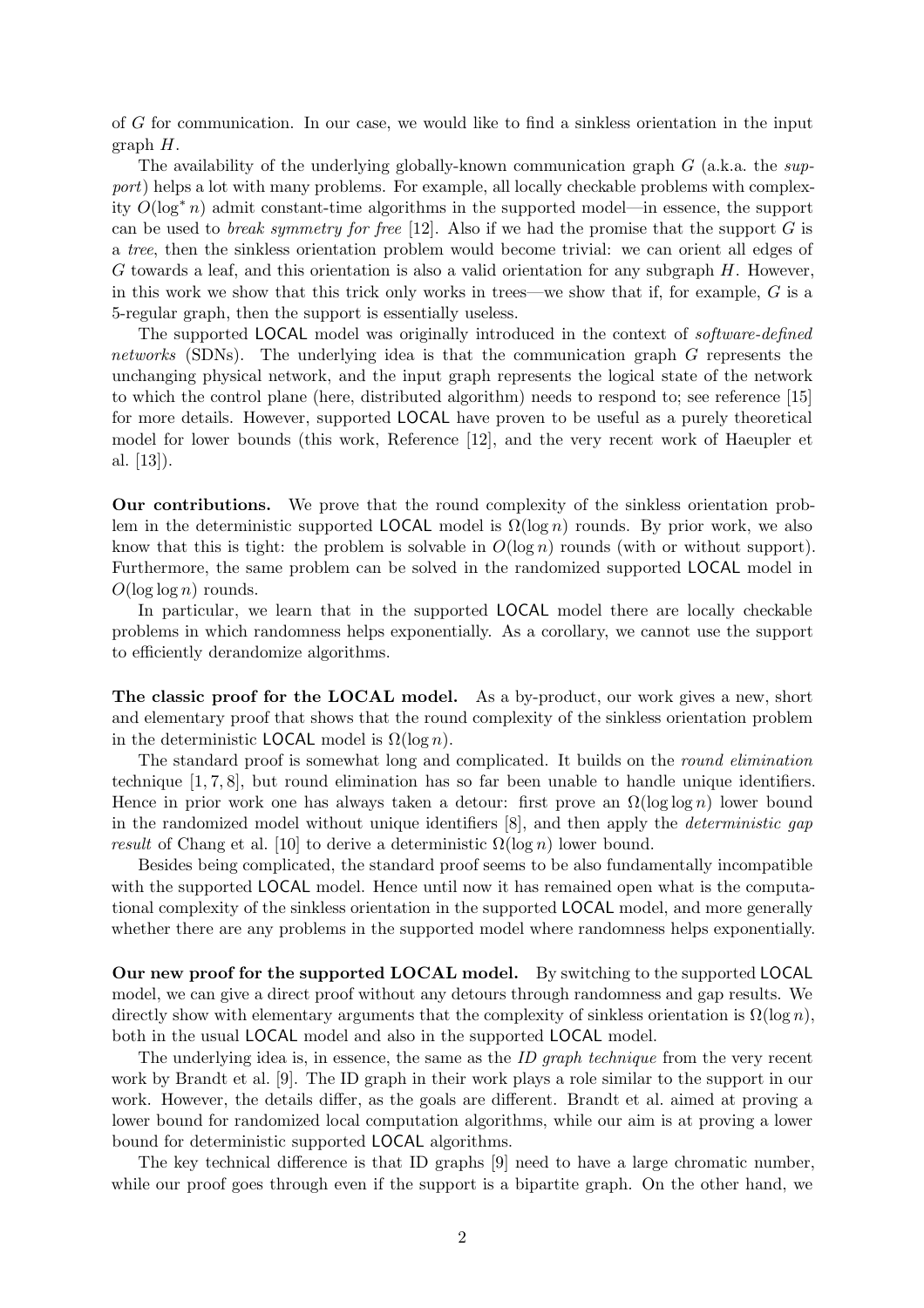need to do more work in the base case when we argue that 0-round algorithms do not exist.

## 2 Sinkless orientation lower bound

Roadmap. For technical convenience, we prove the result in a stronger bipartite version of the model. The lower bound in this setting then implies lower bounds for (non-bipartite) LOCAL and supported LOCAL, by observing that algorithms from a weaker model can be translated to the stronger models with no overhead in round complexity.

The overall structure of our lower bound proof is as follows. We fix a bipartite 5-regular graph G with girth  $\Omega(\log n)$ , and an assignment of unique identifiers on G. We then show that in bipartite supported LOCAL, any algorithm that solves sinkless orientation, even with the promise that the support graph is G, requires  $\Omega(\log n)$  rounds.

The proof has two main steps. First, we give a round elimination lemma showing that any T-round sinkless orientation algorithm on H can be converted into a  $(T - 1)$ -round algorithm, as long as  $T$  sufficiently less than the girth of  $G$ . By iterating this lemma, we can thus turn a T-round algorithm into a 0-round algorithm. Second, we show that no such 0-round algorithm can exist, implying that any algorithm requires  $\Omega(\log n)$  rounds.

#### 2.1 Setup

Bipartite model. In bipartite supported LOCAL, we are given a promise that the support graph  $G$  is bipartite, and a 2-coloring is given to the nodes as an input; we refer to the two colors as black and white. In the bipartite model, we consider either the black or white nodes to be active, and the other color to be passive. All nodes of the graph run an algorithm as per supported LOCAL model; upon termination of the algorithm, the active nodes produce an output, and the passive nodes output nothing. The outputs of the active nodes must form a globally valid solution; in particular, in sinkless orientation, the outputs of the active nodes already orients all edges, and both active and passive nodes must not be sinks.

Sinkless orientation in bipartite model. We encode sinkless orientation in the bipartite supported LOCAL model as follows. Each active node outputs, for each incident input edge, one label from the alphabet  $\Sigma = \{0,1\}$ . The edge-output O indicates that the edge is outgoing from the active node, and the edge-output I indicates it is incoming to the active node. An output is correct if for each active node of degree at least 3, there is at least one output O on an incident input edge, and for each passive node of degree at least 3, there is at least one output I on an incident input edge. Note that the labels  $O, I$  represent orientation w.r.t. the active node, and we require each active node to have at least one O label (indicating an outgoing edge), and each passive node to have at least one I label (indicating an edge incoming to an active neighbor, thus outgoing from the passive node we consider). Hence, any solution on general graphs can immediately be translated to a solution in the bipartite model.

In more detail, consider a sinkless orientation algorithm  $\tilde{A}$  running in  $T$  rounds in (supported) LOCAL model, with some reasonable output encoding. To turn this into a bipartite (supported) LOCAL algorithm, one first runs algorithm  $A$  in the bipartite model—this requires no modifications, as computation in the bipartite model is done exactly as in the original. After A has terminated, (1) the passive nodes discard the output of A and output nothing, and (2) the active nodes inspect the output of  $A$ , and output I for each incident edge directed towards them, and  $O$  for each edge directed away from them in the output of  $A$ . Since  $A$  is a sinkless orientation algorithm, these outputs also guarantee that each passive node has one edge with output I incident to it. In particular, it follows that lower bounds for bipartite algorithms are also lower bounds for the standard models.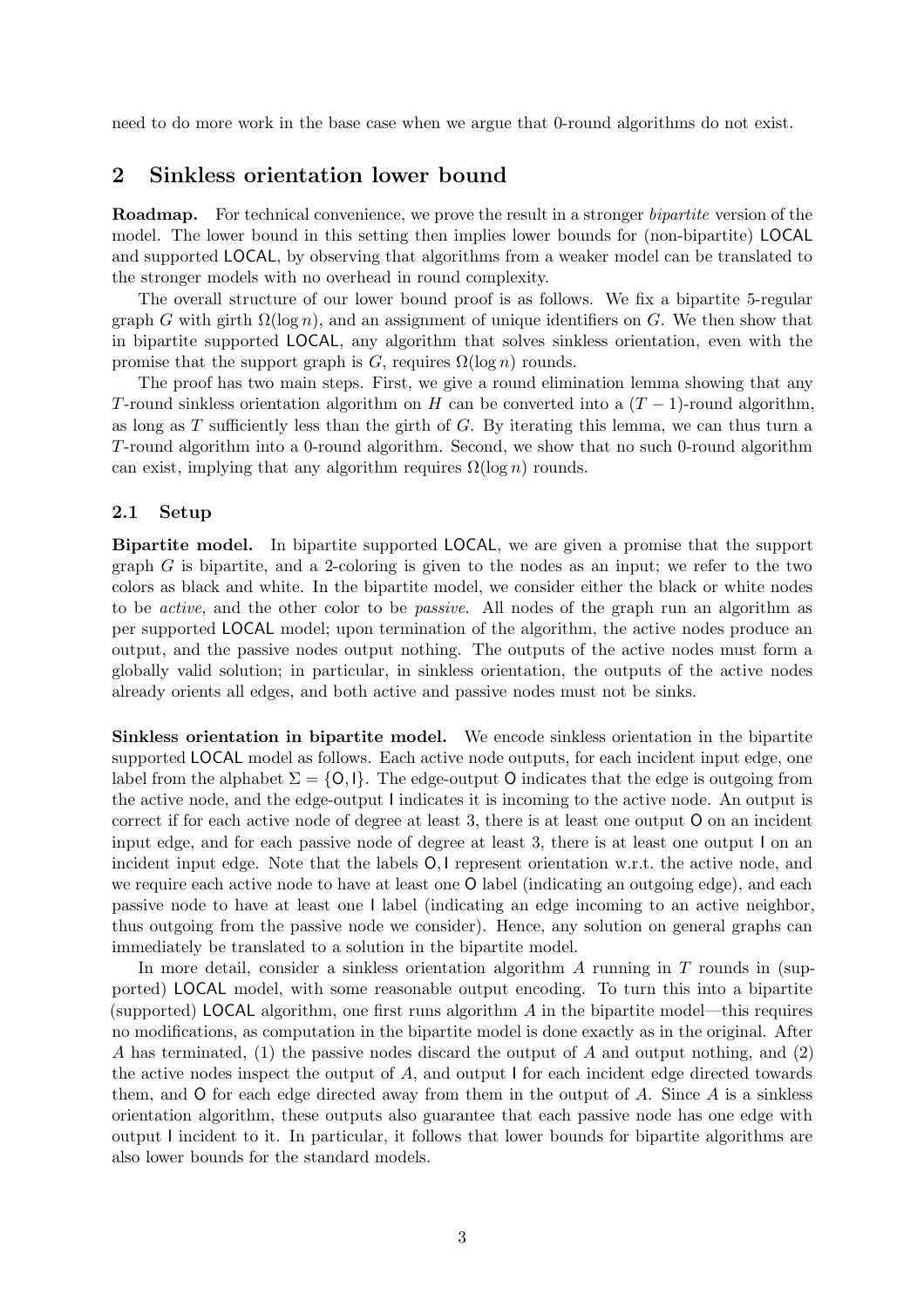#### 2.2 Step one: Round elimination

<span id="page-3-0"></span>**Lemma 1.** Let G be a fixed 5-regular bipartite graph with girth g, and fixed unique identifiers and 2-coloring of the nodes. Let  $0 < T < g/2$ , and assume there is a T-round algorithm  $A_T$ that solves sinkless orientation on G. Then there is a  $(T-1)$ -round algorithm  $A_{T-1}$  that solves sinkless orientation on G.

Proof. The proof proceeds by the standard round elimination strategy. Let us assume without loss of generality that black nodes are active in  $A_T$ . For a non-negative integer t and any node  $v \in V$ , let us denote by  $B(v, t)$  the nodes within distance t from the node v in the graph G.

We construct an algorithm  $A_{T-1}$  where white nodes are active. In algorithm  $A_{T-1}$ , each white node  $u \in V$  performs the following steps:

- (1) Node u gathers the inputs in its  $(T 1)$ -radius neighborhood  $B(u, T 1)$ .
- (2) For each neighbor v of u, the node u enumerates all possible input graphs  $H'$  on  $B(v,T)$ that are compatible with the actual input graph H on  $B(u, T-1)$ . For each such  $H'$ ,  $u$ simulates  $\mathcal{A}_T$  to compute what output v would output on the edge  $\{u, v\}$  under input H'. Let  $S(u, v)$  denote the set of all possible outputs obtained for edge  $\{u, v\}$  this way.
- (3) If  $S(u, v) = \{1\}$  then u outputs O on  $\{u, v\}$ , and otherwise it outputs I on it.

We now prove  $A_{T-1}$  produces a valid solution for sinkless orientation.

Consider a white node u, and its two neighbors v, v' in H. Since  $T < g/2$ , we have  $B(v,T) \cap B(v',T) = B(u,T-1)$ , and thus the inputs in  $B(v,T) \setminus B(u,T-1)$  do not affect the output of v' in  $\mathcal{A}_T$ , and likewise the inputs in  $B(v',T) \setminus B(u,T-1)$  do not affect the output of v in  $\mathcal{A}_T$ . Thus, any combination of  $L_v \in S(u, v)$  and  $L_{v'} \in S(u, v')$  may occur as an output: for any such  $\mathsf{L}_v$  and  $\mathsf{L}_{v'}$ , there is an input graph such that v in  $\mathcal{A}_T$  outputs  $\mathsf{L}_v$  for the edge  $\{u, v\}$ , and v' outputs  $\mathsf{L}_{v'}$  for the edge  $\{u, v'\}.$ 

Let u be a white node of degree at least 3 in H with neighbors  $N(u)$  in H. By the above argument, for any choice of one  $L_v \in S(u, v)$  for each neighbor  $v \in N(u)$  of u, there is an input graph on which  $\mathcal{A}_T$  outputs  $\mathsf{L}_v$  for the edge  $\{u, v\}$ . If each  $S(u, v)$  contains O, there would be an input graph on which  $\mathcal{A}_T$  outputs O for all incident input edges of u, rendering it incorrect. Hence, at least one neighbor v' of u satisfies  $S(u, v') = \{1\}$ , and in  $\mathcal{A}_{T-1}$  where u is active, u outputs O on the edge  $\{u, v'\}.$ 

On the other hand, consider black node v of degree at least 3 with neighbors  $N(v)$  in H. On the true input H node v in  $\mathcal{A}_T$  will output O on an incident edge  $\{v, u\}$ , for some  $u \in N(v)$ . In  $\mathcal{A}_{T-1}$ , the node u will consider the input H on  $B(v,T)$  (among other inputs), so we have  $O \in S(u, v)$ . Thus, in  $\mathcal{A}_{T-1}$  the node u will output I on  $\{v, u\}$ , and v has an incident edge labeled I as desired.  $\Box$ 

#### 2.3 Step two: There exists no 0-round algorithm

<span id="page-3-1"></span>**Lemma 2.** Let G be a fixed 5-regular bipartite graph with girth g, and assume unique identifiers and 2-coloring on G are fixed. There is no algorithm solving sinkless orientation in bipartite supported LOCAL in 0 rounds on G.

*Proof.* Assume for contradiction that there is a 0-round algorithm  $A_0$  with black nodes as active. Label each edge e of G by the set of all outputs  $A_0$  can output for e when e is part of the input. For any black node v, there must be at least three edges labeled with either  $\{O\}$  or  $\{O, I\}$ , as otherwise, for some input  $v$  would have exactly three incident input edges on which it would output I.

Since every edge is incident to exactly one black node, at most 2/5 of the edges are labeled  $\{1\}$ . Hence, there is a white node u such that u is incident to at least three edges  $\{u, v_1\}$ ,  $\{u, v_2\}$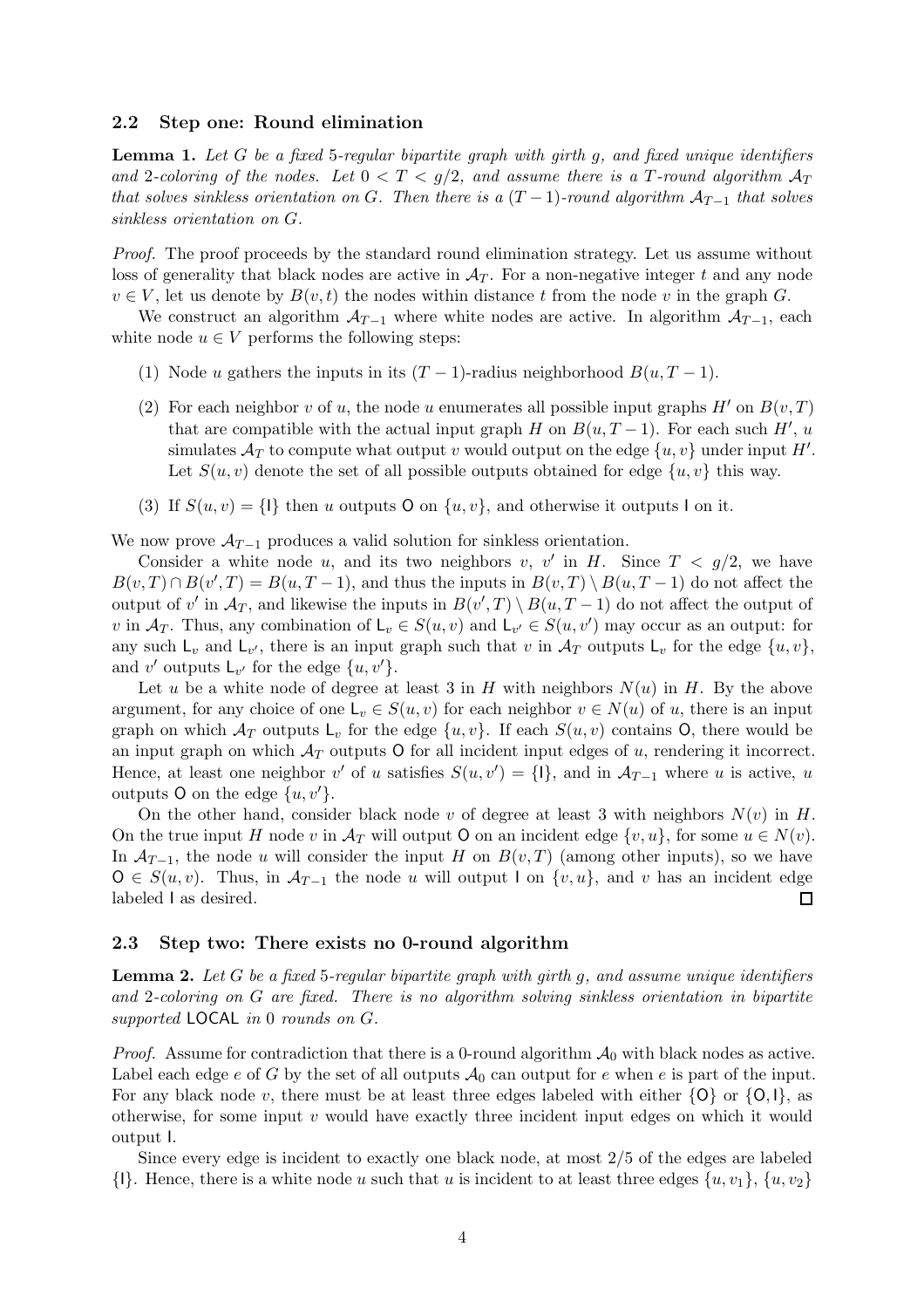and  $\{u, v_3\}$  labeled with either  $\{O\}$  or  $\{O, I\}$ . Now consider an input where these three edges are the only input edges incident to  $u$ . Since the output of each node  $v_i$  depends only on its incident input edges, we can select for each  $v_i$  an input where  $v_i$  outputs O for edge  $\{u, v_i\}$ . Moreover, since  $\mathcal{A}_0$  is a 0-round algorithm and nodes  $v_1, v_2$  and  $v_3$  are not neighbors, we can do this for all of them simultaneously. Thus, there exists an input where  $\mathcal{A}_0$  outputs O on all incident input edges of the passive node  $u$ , a contradiction. П

#### 2.4 Putting things together

<span id="page-4-3"></span>Theorem 3. Any deterministic algorithm solving sinkless orientation in the supported LOCAL model requires  $\Omega(\log n)$  rounds.

*Proof.* Let G be a bipartite 5-regular graph with girth  $g = \Omega(\log n)$ . Observe that we can obtain one e.g. by taking the bipartite double cover of any 5-regular graph of girth  $\Omega(\log n)$ , which are known to exist (see e.g.,  $[6, Ch. 3]$ ).

Assume that there is a supported LOCAL algorithm  $A_T$  that solves sinkless orientation in  $T < g/2$  rounds on communication graph G. This implies that there is a bipartite supported **LOCAL** algorithm for sinkless orientation on G running in time  $T$ . By repeated application of Lemma [1,](#page-3-0) there is a sequence of bipartite supported LOCAL algorithms

$$
\mathcal{A}_T, \mathcal{A}_{T-1}, \ldots, \mathcal{A}_1, \mathcal{A}_0\,,
$$

where algorithm  $A_i$  solves sinkless orientation in i rounds.

In particular,  $A_0$  solves sinkless orientation in 0 rounds. By Lemma [2,](#page-3-1) this is impossible, so  $\Box$ algorithm  $A_T$  cannot exist.

Corollary 4. Any deterministic algorithm solving sinkless orientation in the LOCAL model requires  $\Omega(\log n)$  rounds.

*Proof.* Any LOCAL algorithm A that runs in  $T(n)$  rounds can be simulated in supported LOCAL in  $T(n)$  rounds by ignoring non-input edges: simply run A on the input graph H. Thus, the claim follows immediately from Theorem [3.](#page-4-3)  $\Box$ 

#### Acknowledgements

This research is supported by the European Research Council (ERC) under the European Union's Horizon 2020 research and innovation programme (grant agreement No 805223 ScaleML), the Austrian Science Fund (FWF) and netIDEE SCIENCE project P 33775-N, and the Austrian Science Fund (FWF) project ADVISE, I 4800-N, 2020-2023.

### <span id="page-4-0"></span>References

- [1] Alkida Balliu, Sebastian Brandt, Juho Hirvonen, Dennis Olivetti, Mikaël Rabie, and Jukka Suomela. Lower bounds for maximal matchings and maximal independent sets. In Proc. 60th Annual IEEE Symposium on Foundations of Computer Science (FOCS 2019), 2019.
- <span id="page-4-2"></span>[2] Alkida Balliu, Sebastian Brandt, Dennis Olivetti, Jan Studen´y, Jukka Suomela, and Aleksandr Tereshchenko. Locally checkable problems in rooted trees. In Proc. 40th ACM Symposium on Principles of Distributed Computing (PODC 2021), 2021.
- <span id="page-4-1"></span>[3] Alkida Balliu, Sebastian Brandt, Dennis Olivetti, and Jukka Suomela. Almost global problems in the LOCAL model. In Proc. 32nd International Symposium on Distributed Computing (DISC 2018), 2018. [doi:10.4230/LIPIcs.DISC.2018.9](https://doi.org/10.4230/LIPIcs.DISC.2018.9).